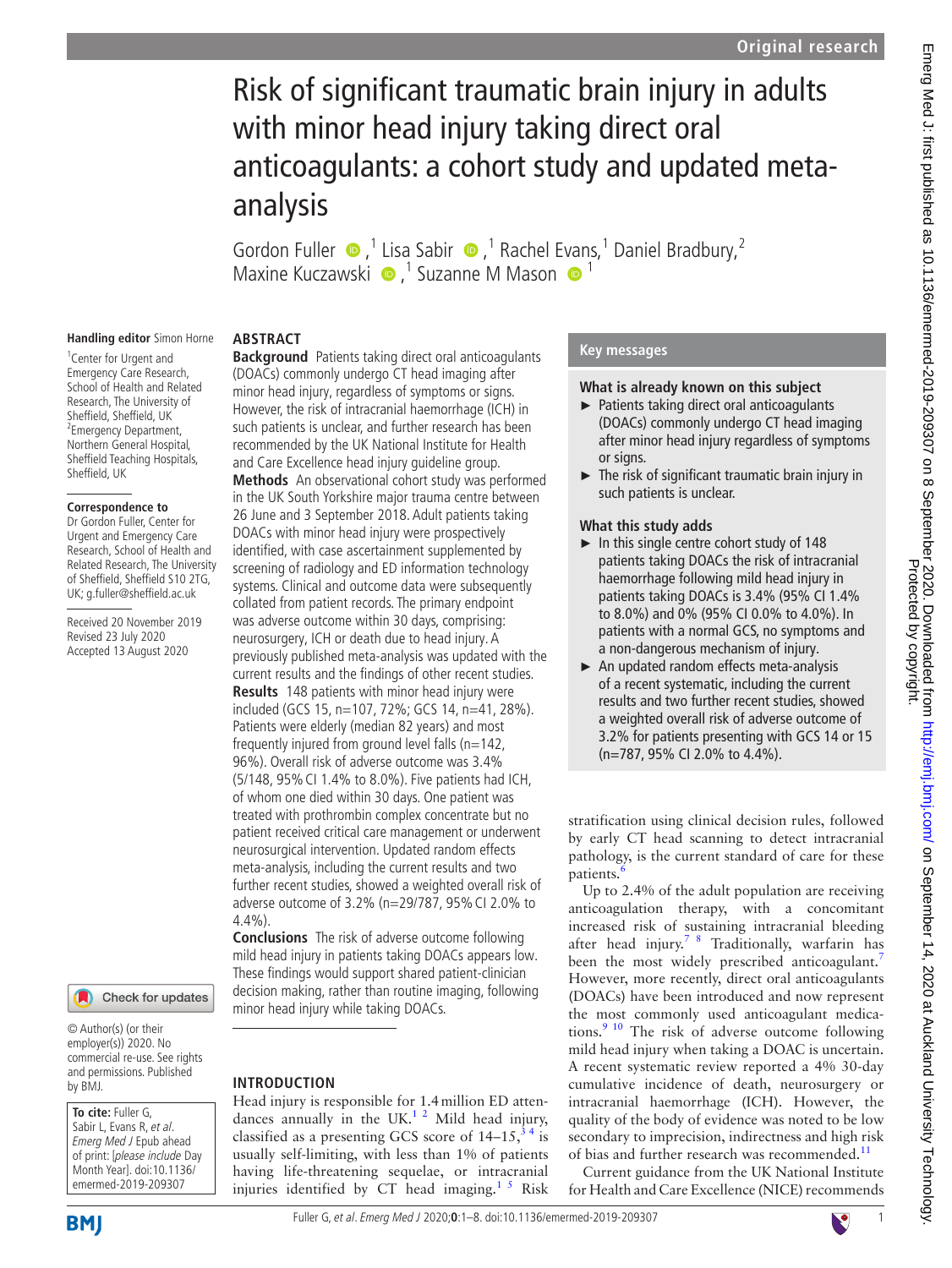routine CT imaging of all patients with mild head injury taking anticoagulants within 8 hours of injury.<sup>[12](#page-7-6)</sup> This approach may result in unnecessary CT imaging incurring financial costs, prolonged patient stays and increased ED crowding.<sup>13</sup> This study therefore aimed to estimate the risk of adverse outcome after mild head injury in patients taking DOACs to guide ED management. Specific objectives were to describe patient characteristics and clinical management; to estimate the proportion of patients who suffer an adverse outcome; and explore any subgroups at lower risk of adverse outcome.

## **METHODS**

#### **Study design and setting**

A single centre observational cohort study was performed in the UK South Yorkshire major trauma centre (Northern General Hospital, Sheffield) between 26 June and 3 September 2018. Results of this cohort study were then used to update a recently published systematic review and meta-analysis.<sup>11</sup> Study methodology and reporting followed best practice recommendations.<sup>14-17</sup>

#### **Sample**

Consecutive adult patients aged >16 years presenting to the ED with mild blunt head injury while taking a DOAC were eligible. Mild head injury was defined as a GCS score of 14–15 consistent with the World Federation of Neurosurgical Societies classifica-tion of traumatic brain injury.<sup>[4](#page-7-9)</sup> Any DOAC currently licenced in the UK was included, comprising direct factor IIa inhibitors (dabigatran) or direct factor Xa inhibitors (rivaroxaban, apixaban, edoxaban). Children, patients with penetrating Traumatic Brain Injury (TBI), or those with a non-traumatic spontaneous ICH were excluded.

Patients were identified using a detailed multi-modal case finding process. Where possible patients were prospectively identified by attending clinicians. Cases ascertainment was supplemented by screening of hospital information technology systems. All CT head imaging requests were hand searched for details of patients meeting inclusion criteria. Electronic coding of ED records were also examined for any cases classified as TBI, head or facial trauma. Case notes were then examined in detail to determine eligibility.

## **Data collection and outcomes**

Hospital and summary care records were examined by two study investigators with a standardised dataset of demographic, clinical data and outcome data extracted into an electronic database. The primary endpoint of adverse outcome at 30 days was clinically significant TBI defined as a composite measure of neurosurgery, CT detected ICH, readmission to hospital or death due to head injury. This was assessed from hospital records and community general practitioner summary care records for all patients. The routine radiology CT head report was used to assess the presence of ICH.

## **Analysis**

The analysis proceeded in two stages. First, the cohort study was examined. The characteristics, injuries and clinical management of the cohort were described using summary statistics. The risk of adverse outcome was then calculated with its 95% CI. The risk of adverse outcome with its 95% CI was also examined for the subgroup of patients who except for taking an anticoagulant did not otherwise meet NICE clinical or mechanistic imaging criteria (eg, no vomiting, loss of consciousness or neurological deficit) $\frac{6}{3}$ ; and for those patients who were GCS 15, asymptomatic and presenting after ground level falls. A sensitivity analysis was performed excluding patients who did not undergo ED CT head imaging.

Second, a recently published systematic review and metaanalysis was updated with results of the current investigation and a contemporary literature search.<sup>[11](#page-7-5)</sup> The review question was: 'what is the risk of adverse outcome in patients sustaining a mild TBI while anticoagulated with a DOAC?' and a protocol was registered with an international prospective register of systematic reviews (PROSPERO Number CRD42017071411).

Previously identified studies were included that aligned with the current inclusion criteria (ie, adult patients taking DOACs, mild head injury, presenting GCS of 14 or 15). An updated current awareness literature search was also performed to identify any new studies. This used identical search terms and information sources as the original review with search limits from 10 May 2018 to 24 October 2019, as detailed in [online](https://dx.doi.org/10.1136/emermed-2019-209307) [supplemental appendix.](https://dx.doi.org/10.1136/emermed-2019-209307) Article screening, selection, data extraction and risk of bias assessment proceeded as previously described.<sup>[11](#page-7-5)</sup> Two reviewers screened all citations and independently examined all retrieved full text articles against the inclusion criteria to identify eligible studies. A single reviewer extracted data using a standardised data extraction form; with accuracy checked by a second reviewer. Study authors were contacted where additional information was necessary to assess study eligibility or risk of bias, or obtain relevant results. References were managed in EndNote (Thomson Reuters, California, USA).

A methodological component approach, based on recommendations of the Grades of Recommendation, Assessment, Development and Evaluation Working Group (GRADE) prognosis group, $18$  was used to assess risk of bias, comprising the domains of: selection bias, information bias, reporting bias and other sources of bias. Risk of bias in each domain was classified as low, moderate or high, relative to the gold standard of a perfectly performed, unbiased study directly addressing the systematic review question. A single un-blinded reviewer judged the risk of bias in identified studies which were then checked by a second reviewer.

Study specific estimates of risk for eligible studies were compared in Forest plots and heterogeneity assessed subjectively by visual inspection, Cochrane Q test and the  $I^2$  statistic.<sup>[19](#page-7-11)</sup> A quantitative synthesis was performed, after confirming that studies had relatively homogenous participants and results  $(I<sup>2</sup>< 25%)$ . A random effects meta-analysis was subsequently performed using the binomial distribution to model the withinstudy variability and exact binomial 95% CIs calculated.<sup>20</sup> The overall quality of evidence for the risk estimate was assessed using the GRADE approach for prognosis research.<sup>[18](#page-7-10)</sup>

All statistical analyses were carried out in Stata V.12.1 (StataCorp), using the *metaprop* command for the metaanalysis. $21$  The sample size for the study was determined by the fixed recruitment period secondary to available resources. A power analysis was therefore not appropriate and the 95% CIs around the effect estimates indicate the precision of results.

## **Public and patient involvement**

The James Lind Alliance identified management of anticoagulated patients sustaining mild head injury as the 12th most important emergency medicine research priority in the UK. The Sheffield Emergency Care forum public and patient involvement group helped develop the research question and approved the study methodology. Results were presented to this group and our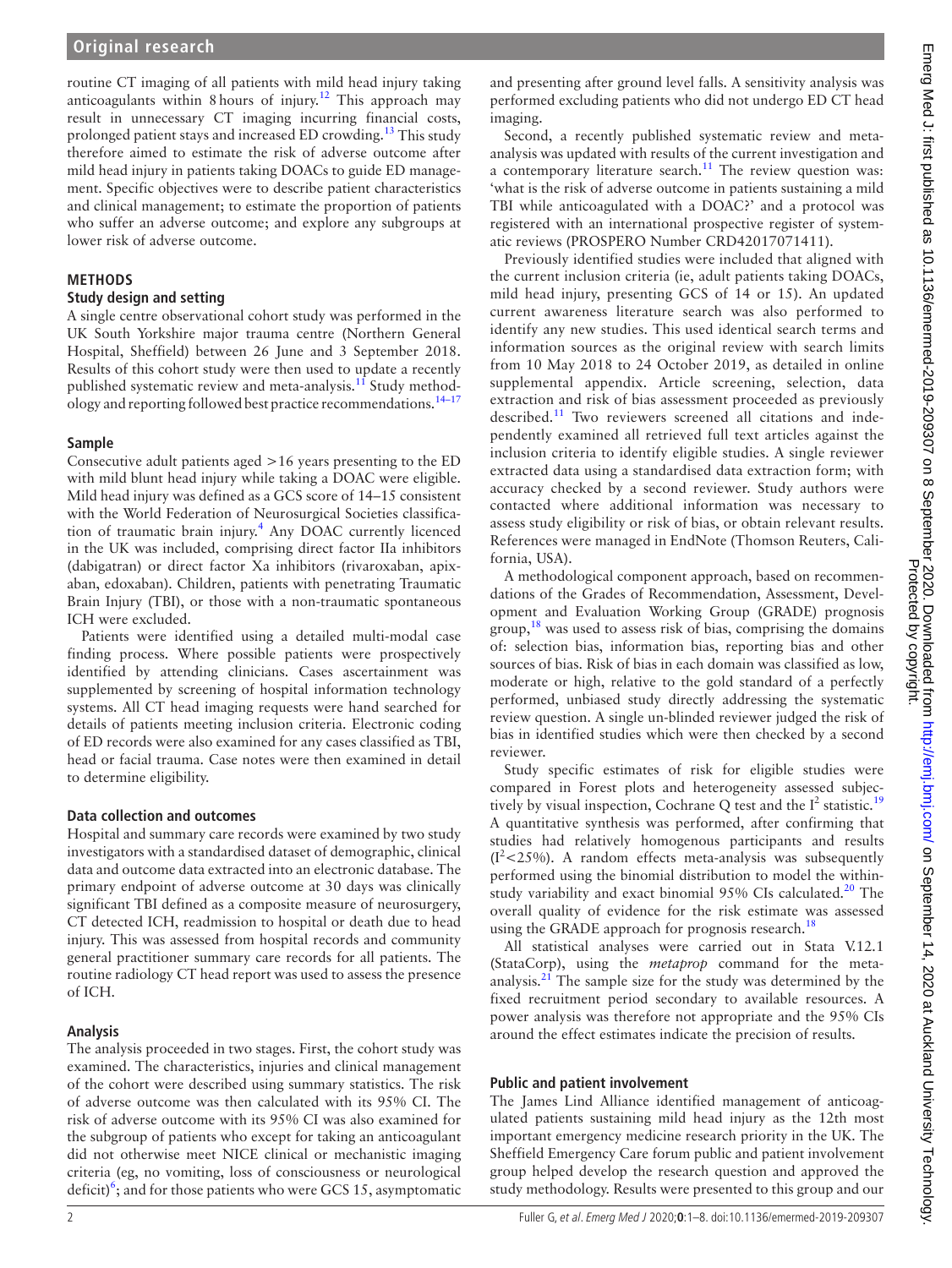<span id="page-2-0"></span>

| Table 1<br>Baseline characteristics of patients |                         |  |
|-------------------------------------------------|-------------------------|--|
| <b>Patient characteristic</b>                   | Summary statistic n=148 |  |
| Age (median, IQR)                               | 82 years (79-88)        |  |
| Female (n. %)                                   | 90, 60.1%               |  |
| DOAC (n, %)                                     |                         |  |
| Apixaban                                        | 64, 43.2%               |  |
| Rivaroxaban                                     | 84, 56.8%               |  |
| Indication for anticoagulation (n, %)           |                         |  |
| AF                                              | 110, 74.3%              |  |
| <b>VTF</b>                                      | 18, 12.8%               |  |
| AF and VTE                                      | 8, 5.4%                 |  |
| Other or unclear                                | 11, 7.4%                |  |
| Baseline GCS (n, %)                             |                         |  |
| 15                                              | 107, 72.3%              |  |
| $14*$                                           | 41, 27.7%               |  |
| Performance status                              |                         |  |
| Independent                                     | 60, 40.5%               |  |
| Requires assistance with ADL                    | 54, 36.5%               |  |
| Fully dependent ADL                             | 34, 23.0%               |  |
| Mobility                                        |                         |  |
| Fully independent                               | 61, 41.2%               |  |
| Independent, requires mobility aid              | 73, 49.3%               |  |
| Requires assistance and mobility aid            | 14, 9.5%                |  |
| Comorbidities                                   |                         |  |
| <b>None</b>                                     | 0,0%                    |  |
| Single comorbidity                              | 5, 3.4%                 |  |
| Two comorbidities                               | 18, 12.2%               |  |
| >3 comorbidities                                | 125, 84.5%              |  |
| Dementia                                        | 25, 16.9%               |  |
| DNACPR (n, %)                                   | 38, 25.7%               |  |

\*Of the 41 patients with a post-injury GCS of 14, 16 had a reduced baseline GCS equal to 14 secondary to dementia

ADL, Activities of daily living; AF, Atrial fibrillation; DNACPR, Do not attempt cardiopulmonary resuscitation; DOAC, direct oral anticoagulant; VTE, Venous thromboembolism.

dissemination plan involving journal submission and conference presentation agreed.

#### **RESULTS**

#### **Cohort study**

#### Demographic characteristics

Over the study period 148 patients with mild head injury taking DOACs presented to the South Yorkshire Major Trauma Centre ED. All patients were followed up successfully for 30 days post injury. The cohort characteristics are detailed in [table](#page-2-0) 1. Patients were elderly (median age 82 years, IQR 79–88), predominately women (59.4%), had multiple comorbidities (median two chronic medical conditions, IQR 3–4) and poor performance status (59.5% requiring assistance with activities of living, 62.8% not independently mobile and 25.7% with a pre-existing do not resuscitate order). Rivaroxaban was the most commonly taken DOAC (rivaroxaban 56.8%, apixaban 43.2%). Atrial fibrillation was the predominant indication for anticoagulation (74.3%), followed by venous thromboembolism (12.8%). Concomitant antiplatelet therapy was rare, occurring in only two patients (1.4%, one patient taking aspirin and one taking clopidogrel).

#### Presentation

The most common mechanism of injury was ground level falls, occurring in 96% of patients. The majority of patients presented

with a GCS of 15 (107/148, 72.3%). Of the 41 patients with a post-injury GCS of 14 (27.7%), 16 had a reduced baseline GCS equal to 14 secondary to dementia. The majority of patients were asymptomatic following their head injury (111/148, 75.0%), with headache being the most commonly endorsed symptom (15/148, 10.1%). External signs of head trauma were absent in 43.9% of patients (65/148), with contusions (25.0%, 37/148) and lacerations (21.0%, 31/148) being the most common superficial injuries. [Figure](#page-3-0) 1 and [table](#page-4-0) 2 summarise the cohort's clinical presentations.

#### Injury, management and outcomes

Fourteen patients (9.5%) did not undergo head imaging, of whom 12 were asymptomatic with no reduction in their normal GCS. Two further patients with dementia and baseline GCS of 14 were unable to tolerate a CT scan. All of these patients were discharged from the ED survived to 30 days and did not re-present to hospital.

The remaining patients underwent CT head imaging (90.5%, 134/148). TBI was detected in 3.4% of patients (5/148), comprising one patient with a subdural haematoma, two patients with traumatic subarachnoid haemorrhage, one patient with intracerebral haemorrhage and one patient with concomitant subdural, intracerebral, subarachnoid haemorrhage and occipital skull fracture. All patients with ICH were admitted to hospital as a result of their TBI (median length of stay 4 days, IQR 3–8); three patients under the care of the emergency medicine head injury team and two to general medical wards. No other patients died due to TBI, were re-admitted, or underwent neurosurgical intervention giving a final overall risk of adverse outcome of 3.4% (5/148, 95%CI 1.4 to 7.9). Excluding patients who did not undergo ED CT head imaging did not substantively alter these results with an overall risk of adverse outcome of 3.7% (5/134, 95%CI 1.5 to 8.7).

Anticoagulation was withheld in all patients with TBI and prothrombin complex concentrate administered to one patient. No patient underwent neurosurgery or was admitted to critical care. One patient with ICH died within 30 days as a result of TBI. Patient management is summarised in [table](#page-4-1) 3.

With the exception of taking an anticoagulant, the majority of patients presenting after head injury did not meet other clinical or mechanistic NICE imaging criteria (75.7%, 112/148). Of these patients three had ICH (3/112, 2.7%, 95%CI 0.0% to 8.1%) of whom one had a headache and two had potentially dangerous mechanisms of injury (fall  $>2m$ , assaulted). No asymptomatic patient with a normal GCS and ground level fall had an adverse outcome (0/91, 0%, 95%CI 0.0% to 4.0%).

#### **Updated systematic review and meta-analysis**

Four studies from the recently published systematic review and meta-analysis had inclusion criteria (presenting GCS 14–15) aligned with the current investigation.<sup>22-25</sup> An additional 145 citations were screened for eligibility in the updated literature search, with the full text of 15 articles retrieved for detailed evaluation. During full text examination three eligible observational studies were identified. Selection of studies is summarised in [figure](#page-5-0) 2.

Spinola *et al* and Galliazzo *et al* enrolled study populations aligning with the current study and were included.<sup>26 27</sup> These studies were judged to be at an unclear and high risk of bias, respectively. Turcato *et al* investigated adverse outcome following mild injury in patients taking DOACs, reporting results for patients with GCS 13–15.<sup>28</sup> Data on outcomes for the patient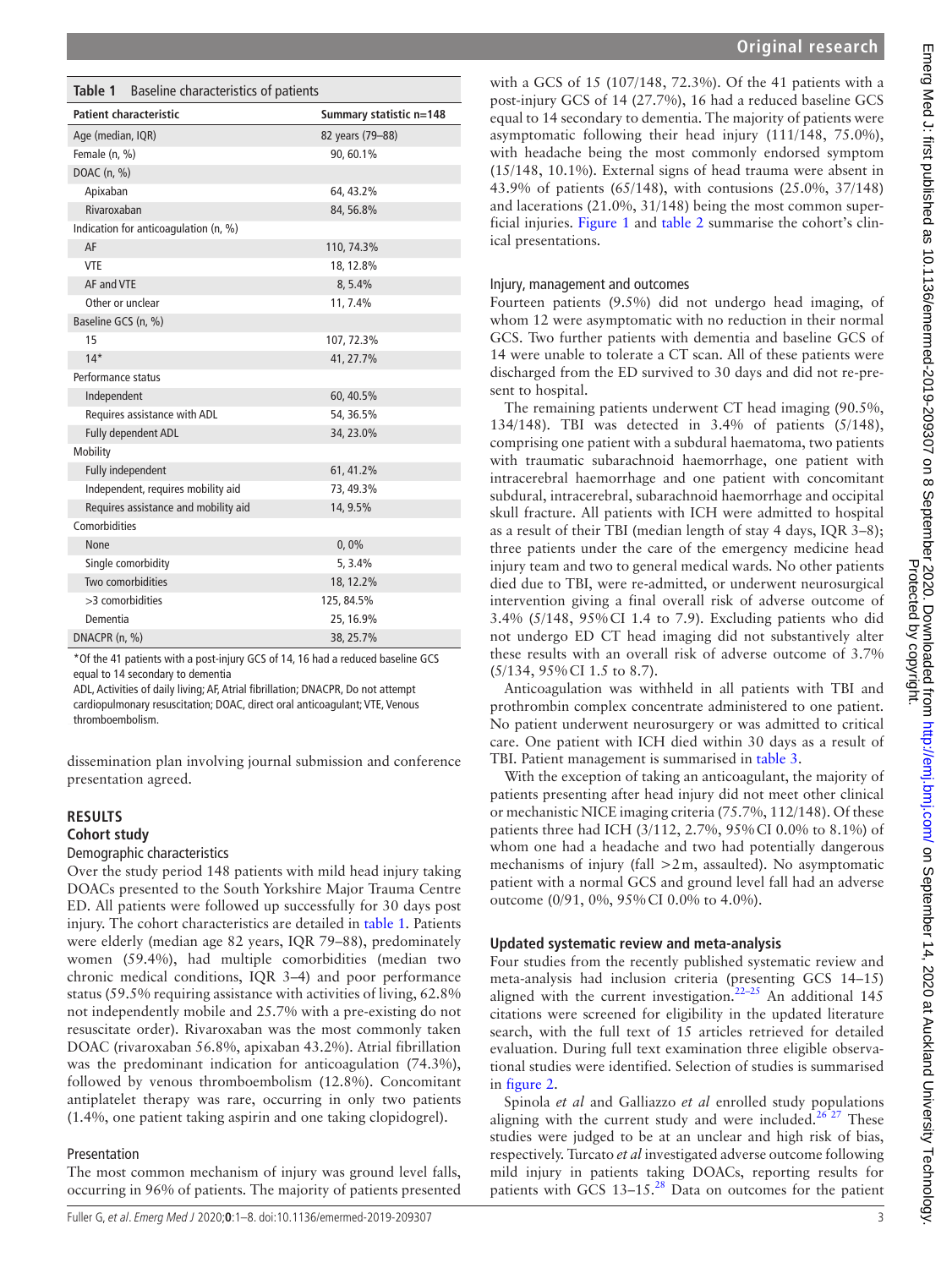

<span id="page-3-0"></span>**Figure 1** Outcomes of patients taking DOACs following minor head injury stratified by GCS, symptoms and mechanism of injury. DOAC, direct oral anticoagulant; ICH, intracranial haemorrhage.

subgroup with GCS 14 or 15 was requested from the authors allowing inclusion. Risk of bias was judged as high for this study. The characteristics of included studies are summarised in [online](https://dx.doi.org/10.1136/emermed-2019-209307)  [supplemental appendix.](https://dx.doi.org/10.1136/emermed-2019-209307)

Estimates of adverse outcome ranged from 0.0% to 6.4% across the included studies, as presented in a Forest plot in [figure](#page-6-0) 3. Point estimates for adverse outcome risk varied slightly, with 95% CIs for each study closely overlapped indicating very homogenous results. The  $I^2$  statistic was 0.0% with a nonsignificant Q statistic ( $p=0.73$ ). A random effects meta-analysis showed a weighted adverse outcome risk of 3.2% (n=29/787, 95%CI 2.0% to 4.4%). The GRADE quality of evidence was downgraded to moderate quality based on: methodology (high or unclear risk of bias) and precision (relatively wide 95% CI for pooled adverse event estimate). The quality rating was not affected by indirectness, heterogeneity or publication bias.

#### **DISCUSSION**

## **Summary**

Patients sustaining mild head injury while taking DOACs were elderly, with multiple comorbidities, reduced mobility and poor performance status. Patients commonly underwent CT head imaging after head injury, even in the absence of external signs of head injury, symptoms or abnormal clinical signs. Overall risk of adverse outcome in the current cohort was 3.4% (5/148, 95%CI 1.4% to 8.0%), with a pooled risk of adverse outcome of 3.2% (n=787, 95% CI 2.0% to 4.4%,  $I^2 = 0.0$ %) in an updated meta-analysis. Five patients had ICH, of whom one died within

30 days. One patient was treated with prothrombin complex concentrate but critical care management or neurosurgical intervention was not performed. Subgroup analyses demonstrated a low risk of adverse outcome in patients not meeting NICE imaging criteria except for taking an anticoagulant (2.7%, 95%CI 0.0% to 8.1%), or in asymptomatic, GCS 15 patients with a low energy mechanism of injury (0%, 95%CI 0.0% to 4.0%).

## **Interpretation of findings**

The benefits of CT imaging in patients following mild head injury include identification of ICH amenable to neurosurgical intervention and risk stratification to inform hospital admission for supportive management and observation.<sup>[1](#page-7-0)</sup> In the current cohort no patients underwent neurosurgical intervention or critical care admission, likely reflecting the advanced age and poor health status of the study population. However, all patients with ICH did undergo a change in management with cessation of anticoagulation and the administration of prothrombin concentrate complex in one case. This might support the current approach of routine investigation regardless of symptoms or signs.

An alternative strategy could be to forego imaging and withhold anticoagulation temporarily, or permanently. The advanced age, poor performance status and apparent falls risk evident in this cohort may suggest an unfavourable risk/benefit ratio for ongoing DOAC therapy. If anticoagulation was to be stopped in any case, CT head imaging may then be futile and highly unlikely to change management. A large proportion of patients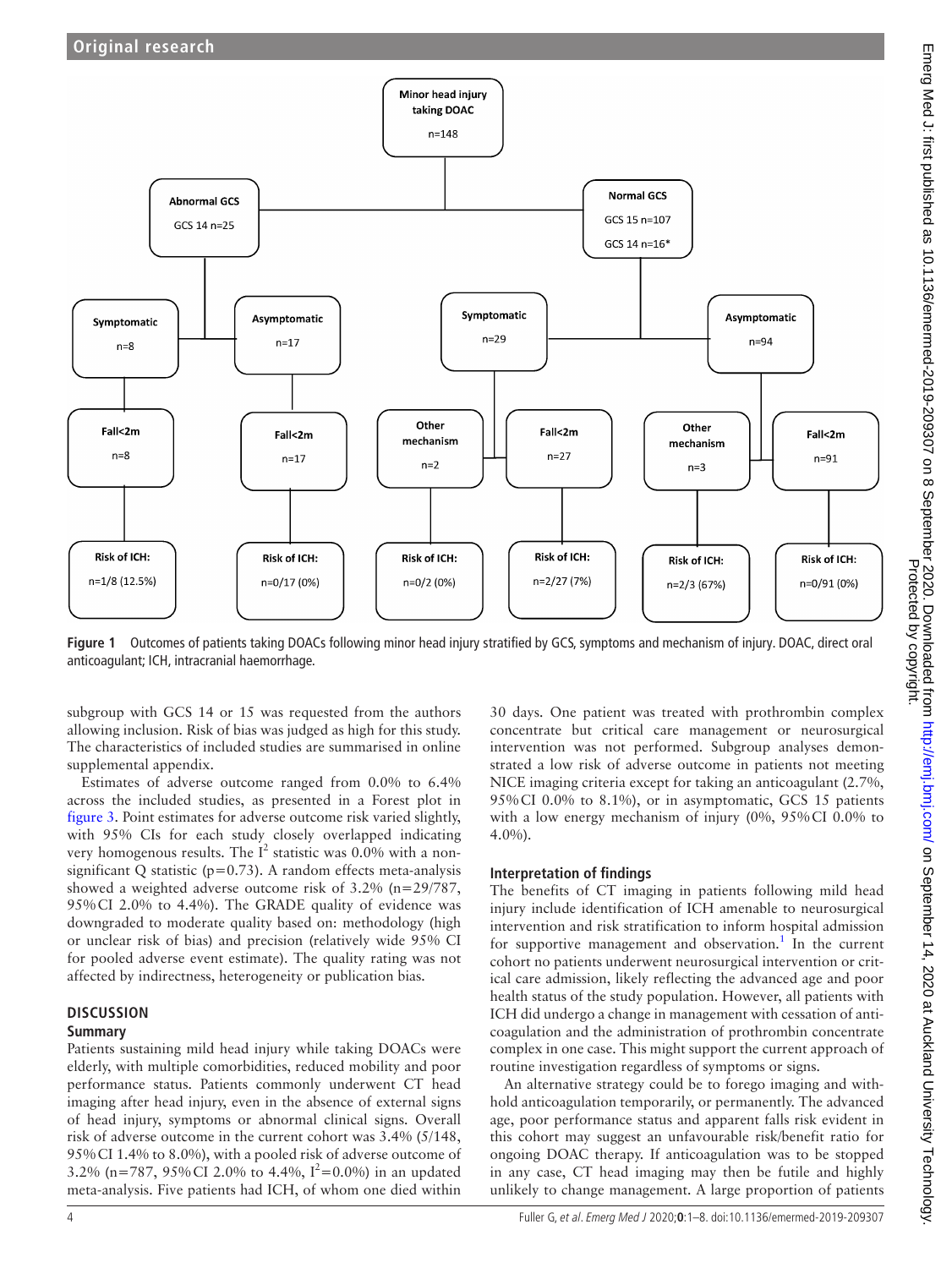<span id="page-4-0"></span>

| Clinical presentation<br>Table 2 |                         |
|----------------------------------|-------------------------|
| <b>Patient characteristic</b>    | Summary statistic n=148 |
| Mechanism of injury              |                         |
| Ground level fall                | 142, 96.0%              |
| Fall > 2m                        | $3, 2.0\%$              |
| Assault                          | 2, 1.4%                 |
| Unknown                          | 1,0.6%                  |
| Presenting GCS (n, %)            |                         |
| 15                               | 107, 72.3%              |
| $14*$                            | 41, 27.7%               |
| Symptoms                         |                         |
| Asymptomatic                     | 111, 75.0%              |
| Headachet                        | 13,8.8%                 |
| Amnesiat                         | 13, 8.8%                |
| LOC <sup>+</sup>                 | 6, 4.1%                 |
| <b>Vomitingt</b>                 | 2, 1.4%                 |
| External signs of head injury    |                         |
| None                             | 65, 43.9%               |
| Abrasion‡                        | 12, 8.1%                |
| Laceration‡                      | 31, 20.9%               |
| Contusion/haematoma‡             | 37, 25.0%               |
| Boney tenderness‡                | 2, 1.4%                 |
| Epistaxis‡                       | 2, 1.4%                 |

\*n=16 with a baseline GCS of 14.

†Patients could have more than one symptom.

‡Patients could have more than one external sign of head injury.

LOC, Loss of conciousness.

were admitted to hospital for a non-TBI reason following their head injury (44.1%, usually for social reasons) despite normal head imaging, which would improve the safety of this approach further with an in-built period of observation.

<span id="page-4-1"></span>

| Clinical management and outcomes<br>Table 3                                                                         |            |  |
|---------------------------------------------------------------------------------------------------------------------|------------|--|
| <b>Overall patient outcomes</b>                                                                                     |            |  |
| <b>Outcomes</b>                                                                                                     | $N = 148$  |  |
| CT head imaging                                                                                                     |            |  |
| Yes                                                                                                                 | 134, 90.5% |  |
| No                                                                                                                  | 14, 9.5%   |  |
| Adverse outcome                                                                                                     |            |  |
| Overall*                                                                                                            | 5, 3.4%    |  |
| <b>ICH</b>                                                                                                          | 5.3.4%     |  |
| Neurosurgery                                                                                                        |            |  |
| Re-admission                                                                                                        |            |  |
| Death due to head injury within 30 days                                                                             | 1, 0.7%    |  |
| Disposal                                                                                                            |            |  |
| Discharged                                                                                                          | 80, 54.1%  |  |
| <b>Admittedt</b>                                                                                                    | 68, 45.9%  |  |
| Head injury management for patients with ICH                                                                        | $n=5$      |  |
| Anticoagulation stopped                                                                                             | 5,100.0%   |  |
| <b>Beriplex</b>                                                                                                     | 1,25.0%    |  |
| Neurosurgery                                                                                                        |            |  |
| Critical care admission                                                                                             |            |  |
| debate and a series and the computer<br>* Basilianus and all basic communications are an incident and communication |            |  |

Patients could have more than one endpoint comprising the composite outcome †Patients admitted for non-head injury reason in n=63/68 patients. ICH, intracranial haemorrhage.

Three quarters of patients investigated for head injury while taking a DOAC did not meet existing NICE imaging criteria except for taking an anticoagulant, offering the opportunity for development of a dedicated clinical decision rule to tailor imaging decisions in this subgroup.<sup>[6](#page-7-2)</sup> The risk among these patients was slightly (but not statistically significantly) lower at 2.7%. In each case there was a clinical feature that could suggest higher risk such as a dangerous mechanism of injury or symptoms. The finding of no adverse outcomes in asymptomatic, neurologically intact patients following a ground level fall could support a selective imaging approach, but the upper limit of the adverse outcome risk 95% CI was 5% limiting the conclusions that can be drawn in this subgroup.

Although the risk of adverse outcome was low, it is unknown if this is below the maximal acceptable risk threshold of patients and clinicians, notwithstanding the low probability of neurosurgical intervention. Although not well studied, emergency medicine clinicians appear to have low risk tolerance, and have been shown to be willing to accept only  $a < 1\%$  of missed acute coronary syndrome, for example.<sup>[29](#page-7-17)</sup> CT head imaging may also be perceived as important for patient prognostication and to mitigate medico-legal or regulatory risk. However, patients appear willing to accept higher levels of adverse outcome risk, for example up to a 19% pretest probability of TBI in parents deciding whether a child should undergo head CT after minor head injury.<sup>30 31</sup> It seems likely that elderly patients might be willing to accept a small risk of an incidental CT head finding in preference to a prolonged ED stay, and a shared decision making model with patients and family may be helpful.

#### **Generalisability**

The recruitment of consecutive cases in an English ED following national head injury guidelines should provide good generalisability to UK patients. However, there may be regional differences in patient demographics or variations in DOAC prescribing patterns that could limit external validity. No patients were included taking dabigatran or edoxaban, which may be prescribed more frequently in other settings, for example, North America.<sup>32</sup> Bleeding risk with these drugs may be slightly lower than rivaroxaban or apixaban.<sup>33</sup> The rate of neurosurgical intervention might be higher in younger, healthier, populations. Patient characteristics, practice patterns and medicolegal considerations also differ in other countries challenging international extrapolation of results.

#### **Comparison to existing literature**

A recent systematic review by Fuller *et al* examined the risk of adverse outcome in patients with mild head injury taking DOACs, although this examined patients with presenting GCS of 13–15.[11](#page-7-5) Included studies were at high or unclear risk of bias and the overall quality of available evidence was consequently low, indicating little confidence in the reported pooled risk estimate. We have updated the literature searches and meta-analysis in the current study for the more relevant population presenting with GCS 14–15. A larger literature is available examining the effects of warfarin. The AHEAD study is the most recent and comprehensive investigation, including 3416 adults who had suffered mild blunt TBI and were currently taking warfarin.<sup>[13](#page-7-7)</sup> The overall adverse outcome estimate was higher at 5.9% (95% CI 5.2% to 6.7%) than the reported pooled result for DOACs. For patients with GCS 15 and no associated symptoms, the risk of adverse outcome was consistent with the current study at 2.7% (95% CI 2.1 to 3.6). Given the paucity of available data it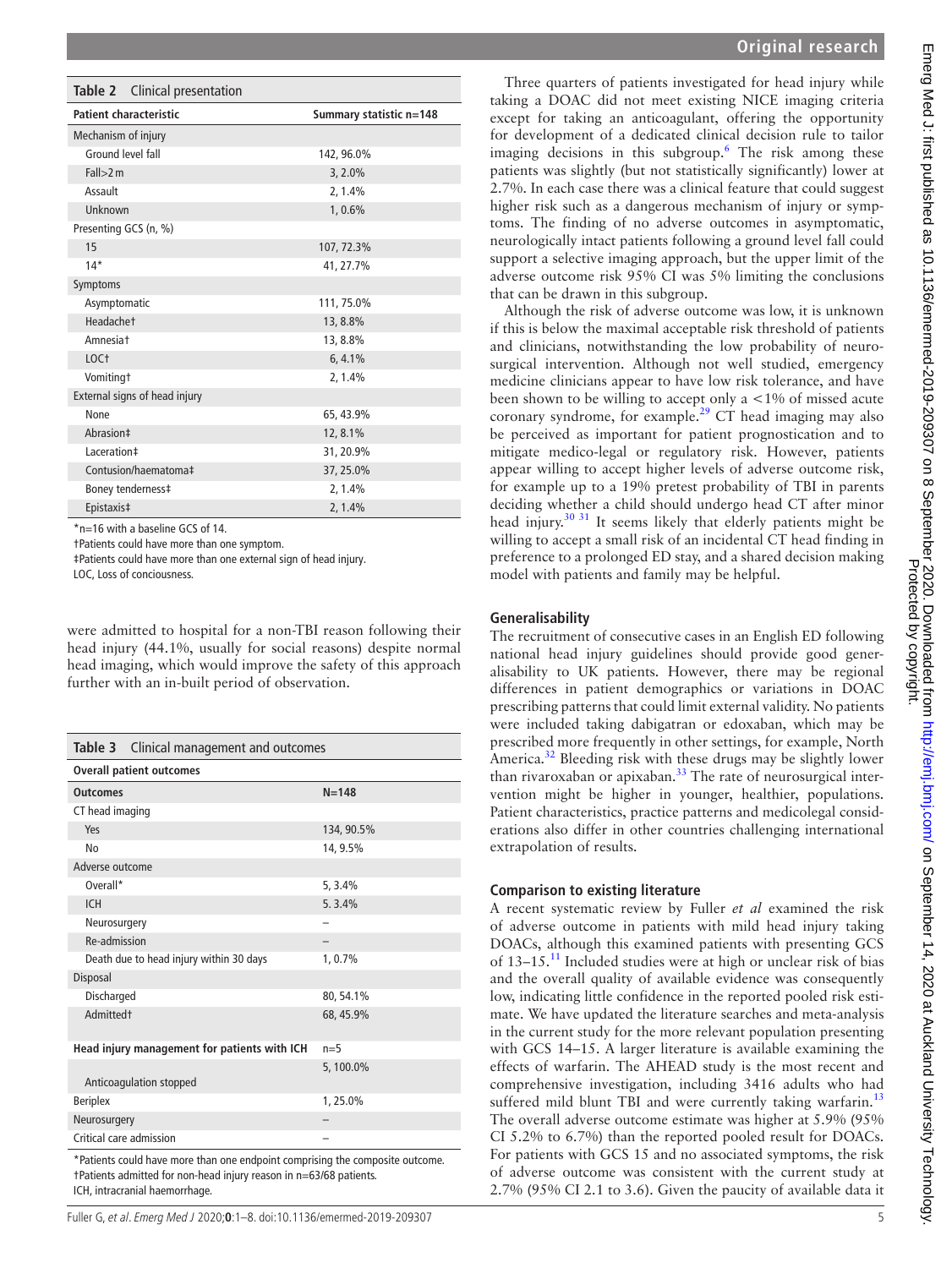## **Original research**



<span id="page-5-0"></span>**Figure 2** Identification and selection of studies for inclusion in the systematic review.

is not possible to say conclusively whether the adverse outcome risk differs between warfarin and DOACs.

Antiplatelet therapy is common in patients sustaining mild head injury, but the risk of significant TBI following mild head injury is unclear. A contemporary systematic review by van den van den Brand *et al* suggested increased odds (2.72, 95%CI 1.92 to 3.85) of traumatic ICH associated with antiplatelet use, although there was significant heterogeneity and risk of bias in the included studies. $34$  More recently, a large US prospective study reported no increase in risk from aspirin or clopidogrel monotherapy following mild head injury.<sup>[35](#page-7-22)</sup> Conversely, dual aspirin/clopidogrel appeared to confer a significant risk of ICH or neurosurgery (10.6%, 95%CI 5.7 to 18.9), which was higher than that observed for DOACs in the current meta-analysis.

Combined treatment with antiplatelet agents and anticoagulant therapy is less common, and there is a paucity of evidence on bleeding risk following mild head injury.

#### **Limitations**

The cohort study has a number of strengths including comprehensive case ascertainment, consecutive recruitment, detailed data collection and a relevant primary outcome of significant TBI. However, there are limitations that could affect the internal validity and interpretation of results. First, available resources restricted the study to a single centre with consequently restricted sample size. Despite being the second largest reported international cohort, and largest UK study, the analysis is therefore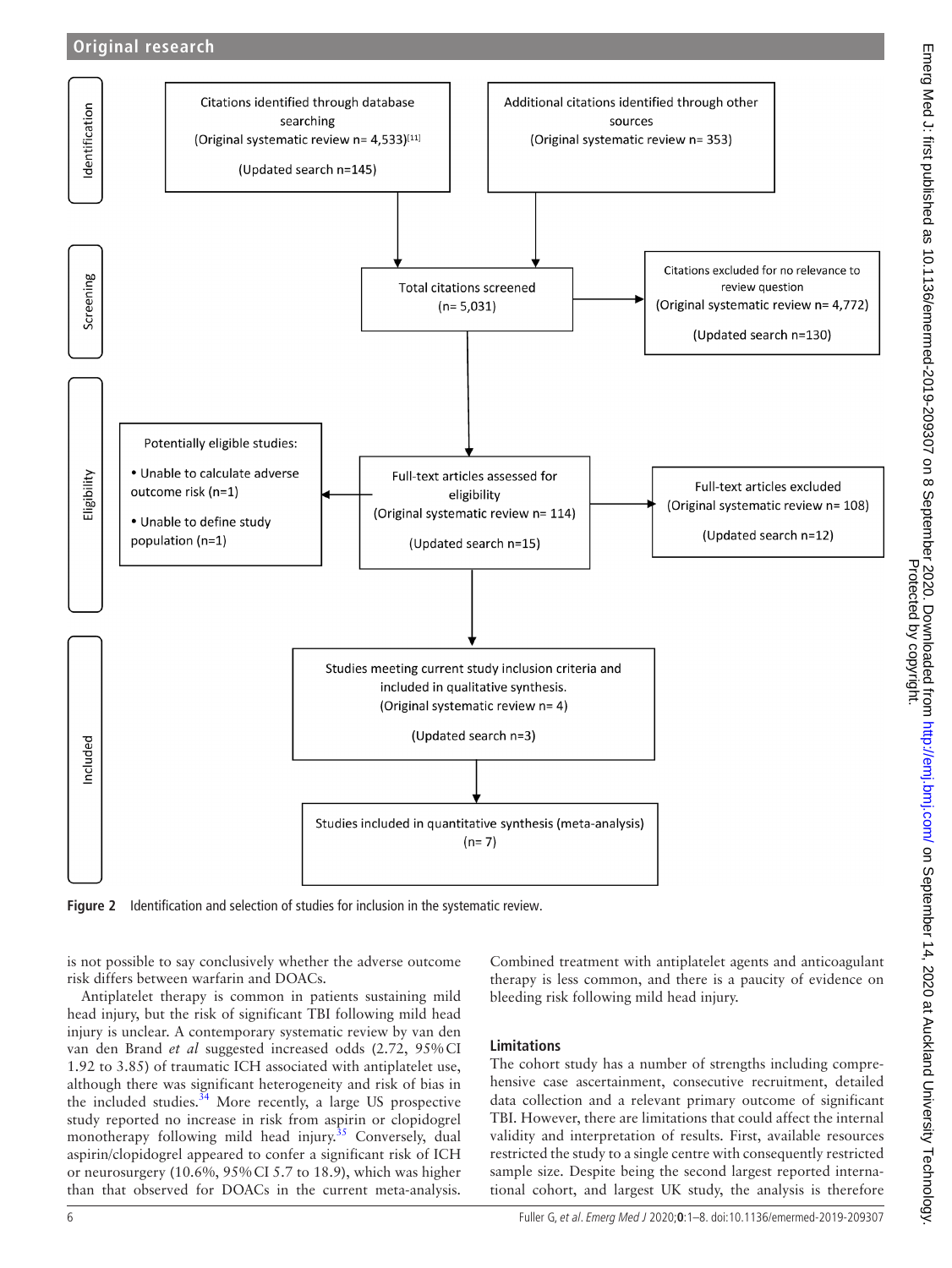

## Risk of adverse outcome

<span id="page-6-0"></span>**Figure 3** Forest plot presenting individual and pooled risk of adverse outcome following mild head injury while taking direct oral anticoagulants. Dots present point estimates, shaded boxes indicate study weights and whiskers represent 95% CI.

relatively underpowered with wide 95% CI widths; and may have limited generalisability. The low numbers of patients with adverse outcomes also precluded examination of predictors of adverse outcome, risks from different DOACs or investigation of subgroups. However, using the current study findings in an updated meta-analysis provides a precise risk estimate for use in clinical practice. A definitive large-scale multicentre study is required to corroborate these findings.

Second, some data collection was obtained through chart review with its inherent problems.[15 16 36](#page-7-23) Third, follow-up was limited to 30 days and it is possible, but unlikely, that delayed deterioration occurred for example, development of a chronic subdural haematoma. Fourth, a small number of patients did not receive ED CT head scanning, and it is possible that ICH went undetected in these patients. Exclusion of these patients from consideration did not materially change results; and the composite outcome, including death and hospital readmission, suggests that any such cases did not have clinically important TBI. Finally, different DOAC dosing regimens, for example, for venous thromboembolism prophylaxis, were not examined.

The updated systematic review followed Cochrane Collaboration and Preferred Reporting Items for Systematic Reviews and Meta-Analyses guidelines which should ensure that all relevant evidence was included, accurately and precisely coded, validly

assessed for risk of bias and impartially analysed and interpreted. However, quantitative synthesis of homogenous studies at high or unclear risk of systematic error could produce precise, but erroneous results secondary to underlying biases

## **CONCLUSIONS**

The risk of adverse outcome following mild head injury in patients taking DOACs is relatively low, particularly in patients with a normal GCS, no symptoms and a non-dangerous mechanism of injury. Only one patient received a substantive change in management as a result of CT head imaging and no patient with ICH underwent neurosurgery or received critical care. These findings would support shared patient-clinician decision making, rather than routine imaging, following minor head injury while taking DOACs.

**Twitter** Rachel Evans [@masons301265](https://twitter.com/masons301265) and Suzanne M Mason [@ProfSueMason](https://twitter.com/ProfSueMason)

**Contributors** All authors made substantial contributions to the conception and design (GF, RE, LS, DB, MK, SMM), acquisition of the data (RE, LS, DB) or analysis and interpretation (GF, SMM). GF drafted the article and all other authors revised it critically for important intellectual content. SMM is the guarantor. All authors had full access to all of the data in the study and can take responsibility for the integrity of the data and the accuracy of the data analysis.